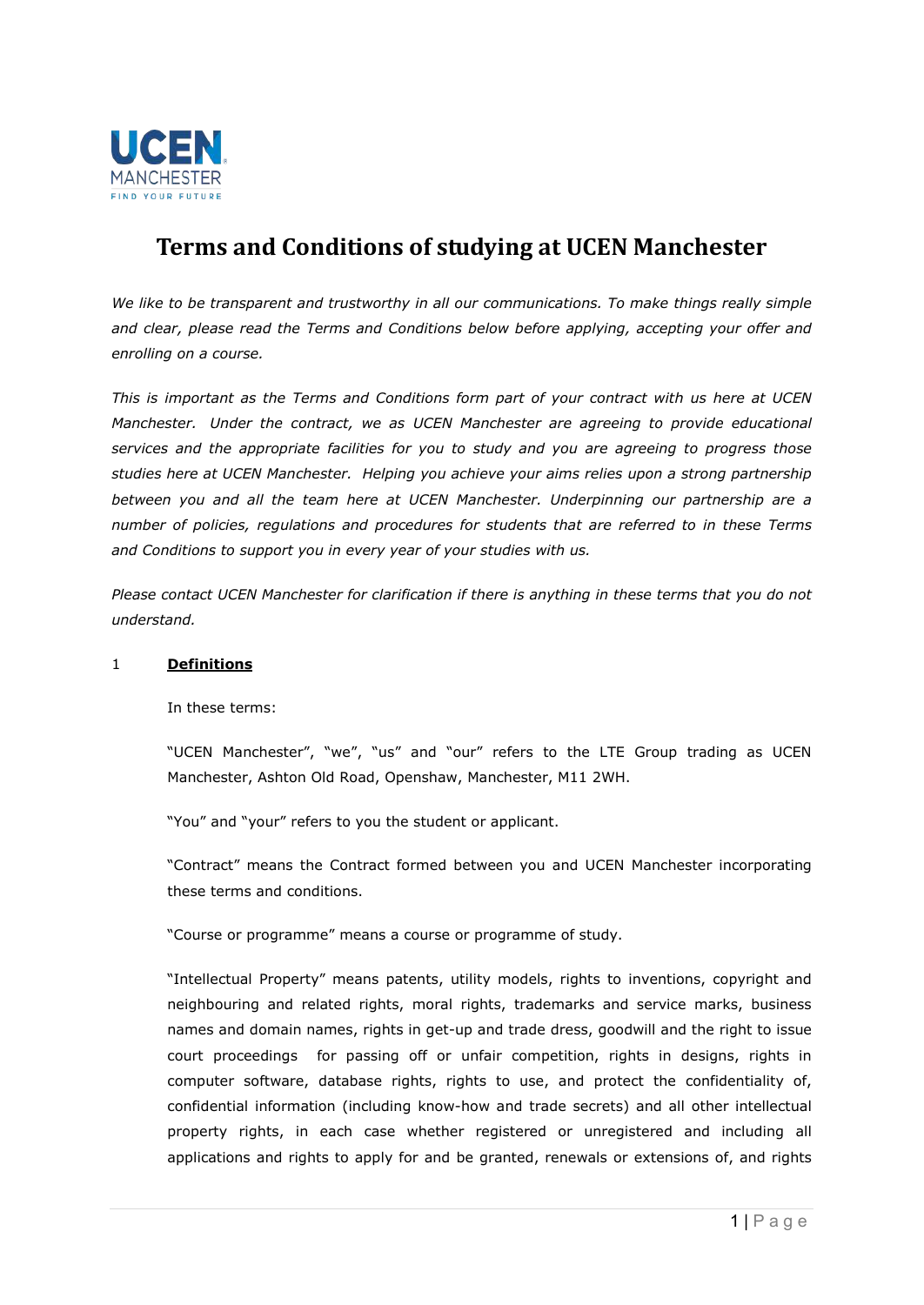to claim priority from, such rights and all similar or equivalent rights or forms of protection which subsist or will subsist now or in the future in any part of the world.

## 2 **Legal framework**

UCEN Manchester operates within a framework of laws which can apply to it in certain circumstances, for example:

- 2.1 The Equality Act 2010, which contains provisions promoting equality of opportunity and prohibiting unlawful discrimination, harassment and victimisation.
- 2.2 The Education (No. 2) Act 1986, which contains measures to ensure that freedom of speech within the law is secured for members, students and employees of UCEN Manchester and for visiting speakers.
- 2.3 The Counter-Terrorism and Security Act 2015, which contains provisions requiring certain bodies to have due regard to the need to prevent people from being drawn into terrorism, and also to cooperate with a local panel which has "the function of assessing the extent to which identified individuals are vulnerable to being drawn into terrorism".
- 2.4 The General Data Protection Regulation and the Data Protection Act 2018, which set out the principles on which individuals' personal data may be processed.
- 2.5 The Consumer Rights Act 2015 and other consumer laws, which contain various provisions intended to protect consumers' interests, which can include the interests of students and applicants.

These legal duties can change if the law changes. These terms are subject to those laws and any changes to these or other laws that the Government brings into effect.

# 3 **Accuracy of information we provide about your course**

3.1 UCEN Manchester makes every effort to ensure that the information provided to you about your course is correct, and that we do not omit telling you about important information that might affect your decision to study at UCEN Manchester. Occasionally it may be necessary to update a prospectus or course page, due to legitimate staffing, financial, regulatory or academic reasons. UCEN Manchester will endeavour to keep any changes to such information to a minimum and to keep students informed appropriately.Please ensure that you check your course information on our website at the time you apply.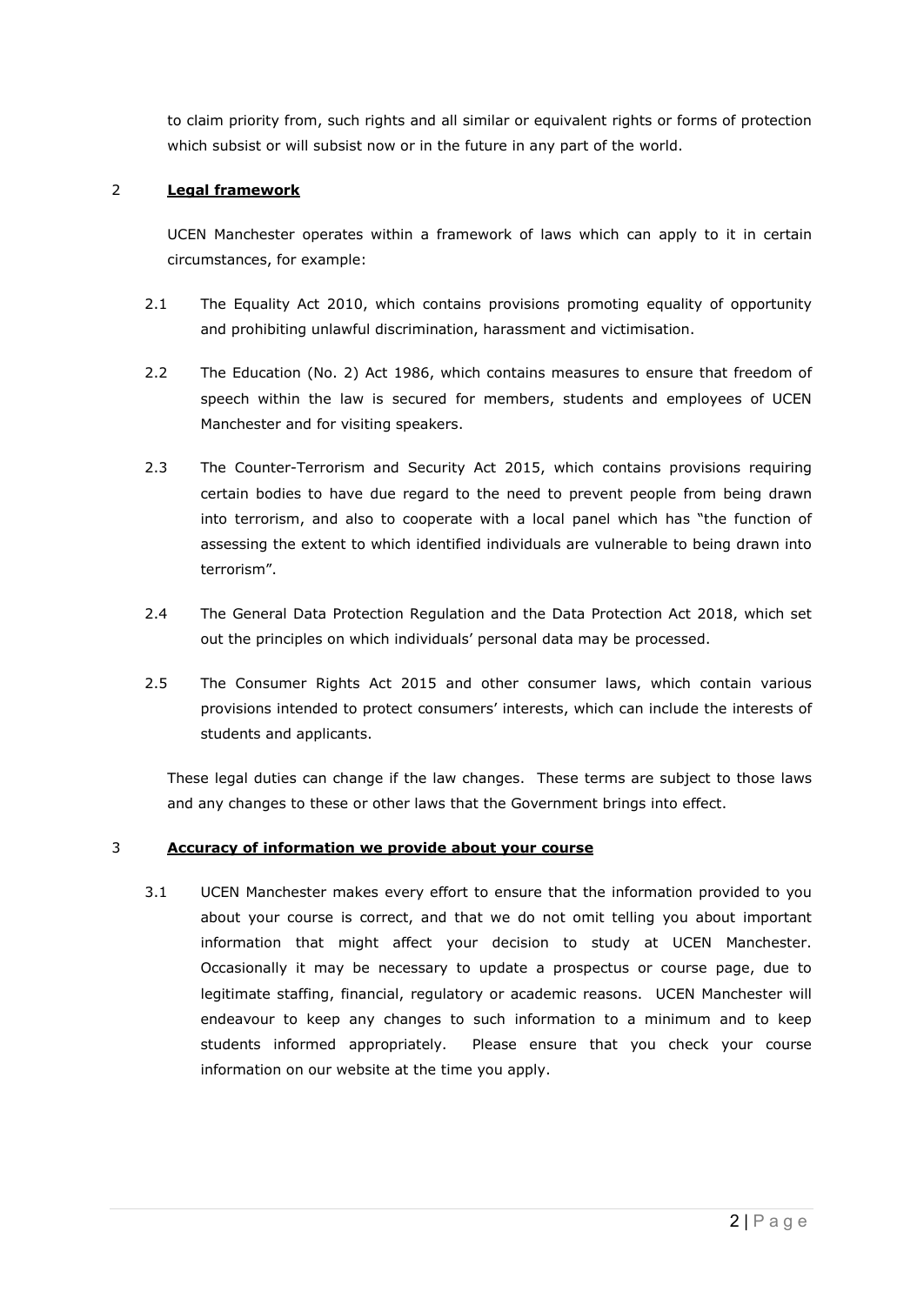#### 4 **Accuracy of information you provide**

4.1 It is also important that you provide accurate information in your application to study at UCEN Manchester. If it is later found that your application contains false, misleading or incomplete information, then we may withdraw any offer to study at UCEN Manchester and if necessary, terminate the contract between you and UCEN Manchester. If you disagree with any decision made by UCEN Manchester about this, you will have 14 days from notification of the withdrawal of the offer or withdrawal from the course to ask the Head of Planning & Administration who will appoint an Investigation Lead to review the decision in accordance with UCEN Manchester Complaints policy. You will need to provide the Head of Planning & Administration with any evidence in support explaining why you think the decision was wrong.

#### 5 **Applicants and disabled students**

5.1 UCEN Manchester welcomes applications from prospective students with disabilities. Students with any kind of disability are encouraged to notify UCEN Manchester at the earliest opportunity so that any appropriate support arrangements can be provided. We recommend that you contact the Specialist Support Services so that they can help advise you and notify the relevant contacts at UCEN Manchester as appropriate.

# 6 **Your agreement to comply with UCEN Manchester's regulations, policies and procedures**

- 6.1 By agreeing to these terms, you are also agreeing to comply with UCEN Manchester's regulations, policies and procedures including:
	- **a. STUDENT AT RISK AND POLICY;**
	- **b. STUDENT DISCIPLINARY POLICY AND PROCEDURE**
	- **c. ATTENDANCE AND PUNCTUALITY POLICY;**
	- **d. DATA PROTECTION POLICY;**
	- **e. COMPLAINTS AND COMPLIMENTS POLICY;**
	- **f. STUDENT INFORMATION AND COMMUNICATION TECHNOLOGY ACCEPTABLE USE POLICY;**
	- **g. STUDENT EQUALITY, DIVERSITY AND INCLUSIVITY POLICY;**
	- **h. CODE OF PRACTICE ON FREEDOM OF SPEECH AND EXPRESSION;**
	- **i. REGULATIONS OF RELEVANT UNIVERSITY OR PROVIDER OF THE QUALICATION (MANCHESTER METROPOLITAN UNIVERSITY, SHEFFIELD HALLAM UNIVERSITY, HUDDERSFIELD UNIVERSITY, BTEC PEARSON (THESE WILL DETAIL CONFERMENT OF AWARDS, REQUIREMENTS OF TAUGHT PROGRAMMES OF STUDY (LEARNING CREDITS), PROCEDURES APPLICABLE TO TAUGHT PROGRAMMES OF STUDY INCLUDING ASSESSMENT, ANY POLICY/ PROCEDURE WHICH MAY RESULT IN A ZERO MARK BEING APPLIED TO ANY MODULE, AND ANY POLICY/ PROCEDURE WHICH MAY RESULT IN A STUDENT NOT BEING CONFERRED AN AWARD AND ANY POLICY/ PROCEDURE WHICH MAY RESULT IN THE SUSPENSION OR TERMINATION OF THE STUDENT'S PLACE TO STUDY); j. LTE GROUP SAFEGUARDING SCHEME;**
	- **k. TUITION FEE POLICY;**
	- **l. HIGHER EDUCATION RECOGNITION OF PRIOR LEARNING;**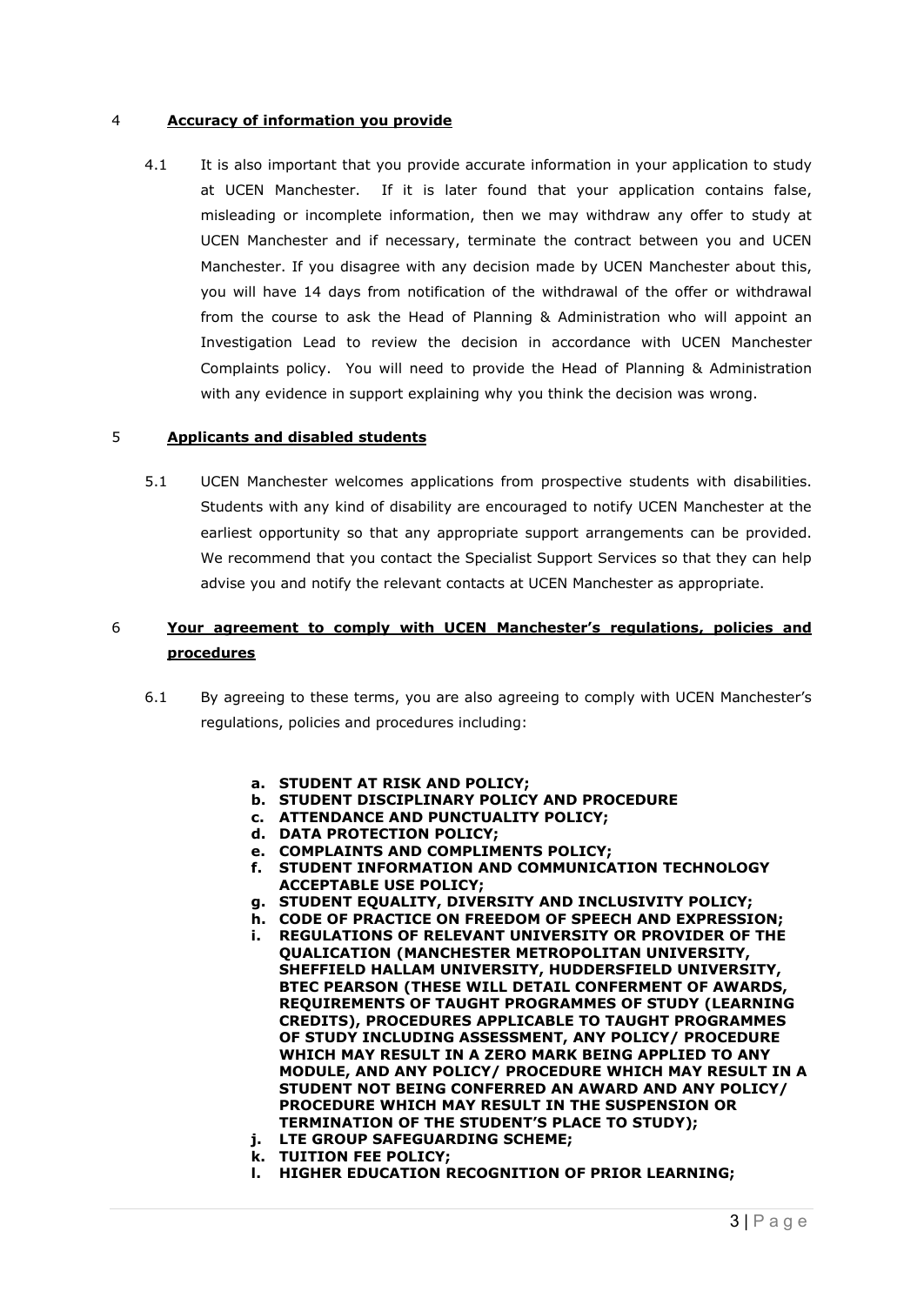- **m. RESEARCH ETHICS POLICY AND PROCEDURES;**
- **n. ASSESSMENT POLICY:**
- **o. ACADEMIC APPEALS POLICY AND PROCEDURE:**
- **p. MITIGATING CIRCUMSTANCES POLICY AND PROCEDURE:**
- **q. FITNESS TO STUDY POLICY;**
- **r. CRIMINAL AND PENDING CONVICTIONS POLICY AND PROCEDURE;**
- **s. DISCLOSURE AND BARRING SERVICE (DBS) CHECKS FOR LEARNERS POLICY AND PROCEDURE; AND**
- **t. PRIVACY NOTICE.**
- 6.2 These also contain some important provisions, including those outlined below.
- 6.3 There are important provisions concerning academic honesty and integrity, that we expect all students to embrace as members of UCEN Manchester's academic community. A summary of how these principles apply can be found in the regulations of the University or provider of the awarding qualification.
- 6.4 UCEN Manchester's regulations and policies can be found here: <https://www.ucenmanchester.ac.uk/about/policies>

The course information can be found here: <https://www.ucenmanchester.ac.uk/courses>

- 6.5 These regulations and course information include the Academic Regulations of the awarding University/provider and those of UCEN Manchester which set out:
	- 6.5.1 The awards that UCEN Manchester delivers (different types of degree and other awards);
	- 6.5.2 The requirements of approved programmes of study, including the circumstances and conditions under which UCEN Manchester may allow a period of study to be interrupted where a student is ill or has another adequate reason;
	- 6.5.3 The authority of the validating University/provider to make degree and/or other awards and to revoke such awards;
	- 6.5.4 The general entrance requirements, which specify conditions for admission to UCEN Manchester. As well as academic requirements, these include matters such as:
		- (i) the requirement to provide satisfactory criminal records checks where appropriate. It is your responsibility to ensure that all necessary declarations are made to UCEN Manchester during the admission process and during the period of study. The entry criteria contained in the course information can be found here: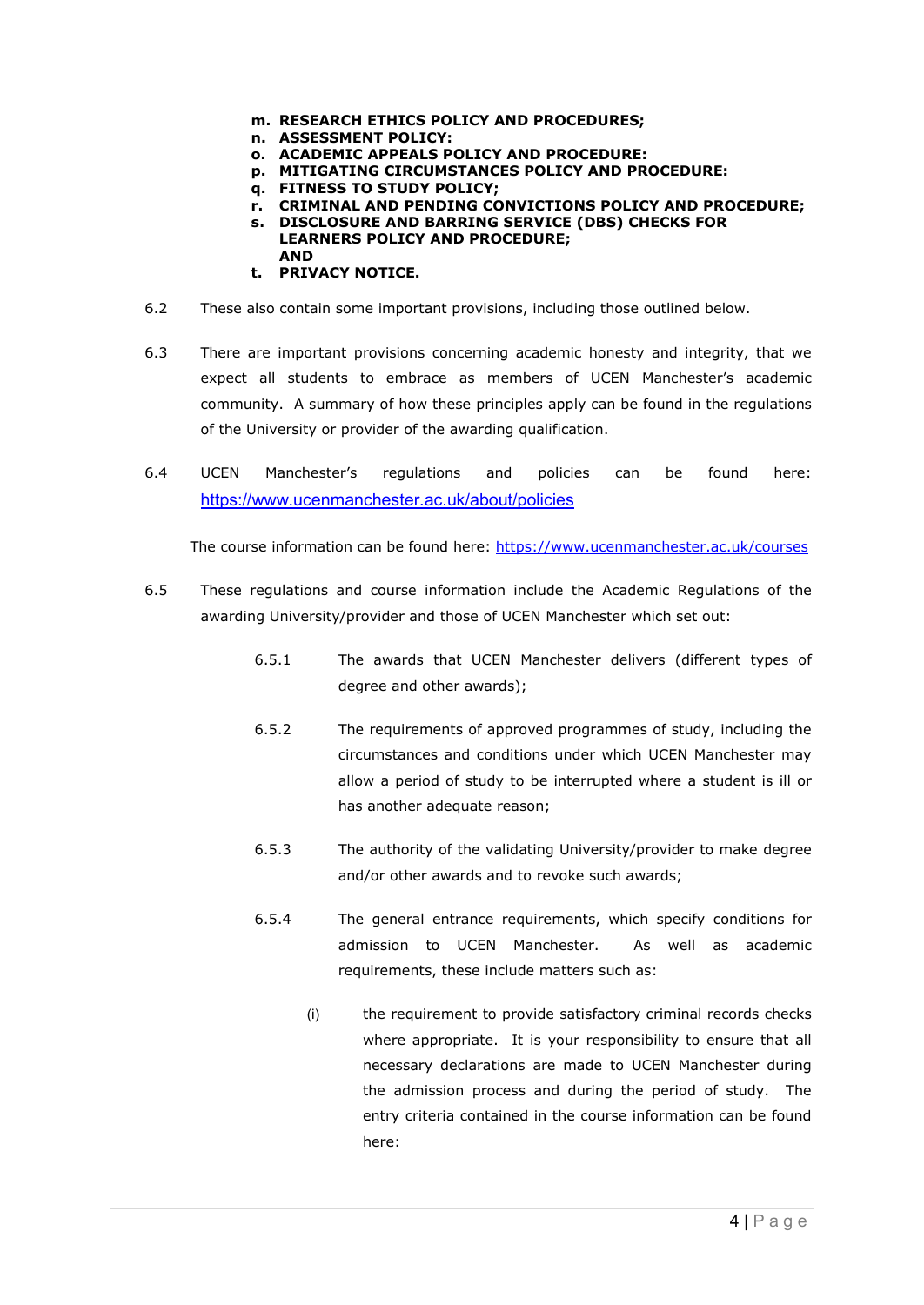# *[Course information](https://ucenmcr.tmc.ac.uk/courses)*

- (ii) where required, to ensure that an appropriate visa is in place and that you have complied with the requirements of the UK immigration authorities;
- (iii) proficiency in English (including a requirement to provide certificated proof of competence in English).
- 6.5.5 Arrangements for credit transfers and recognition of previous study;
- 6.5.6 Requirements that students must comply with to enrol annually during their course;
- 6.5.7 The power to terminate a student's registration, or possible disciplinary action if as an applicant they provided untrue or inaccurate information on admission;
- 6.5.8 The power to terminate a student's registration without liability for:
	- (i) failure to comply with requests for information, to make declarations, and/or to meet specific requirements of your course;
	- (ii) breach of the Behaviour Support and Disciplinary Policy;
	- (iii) failing to meet the required standard for students' performance for the course in accordance with the Regulations of the awarding University/provider, including any appeal process, following the standard assessment processes. This includes but is not limited to unsatisfactory standard of work, failure to meet specified attendance requirements, failure to submit coursework, failure to complete assessments and/or meet course deadlines, failure to complete any mandatory placement of a course, or failure to adhere to any professional standards for training purposes;
	- (iv) failure to pay any tuition fees by the due date specified by UCEN Manchester. This includes where you have an agreement with a third party for them to pay your tuition fees on your behalf as you are contractually responsible for payment of fees.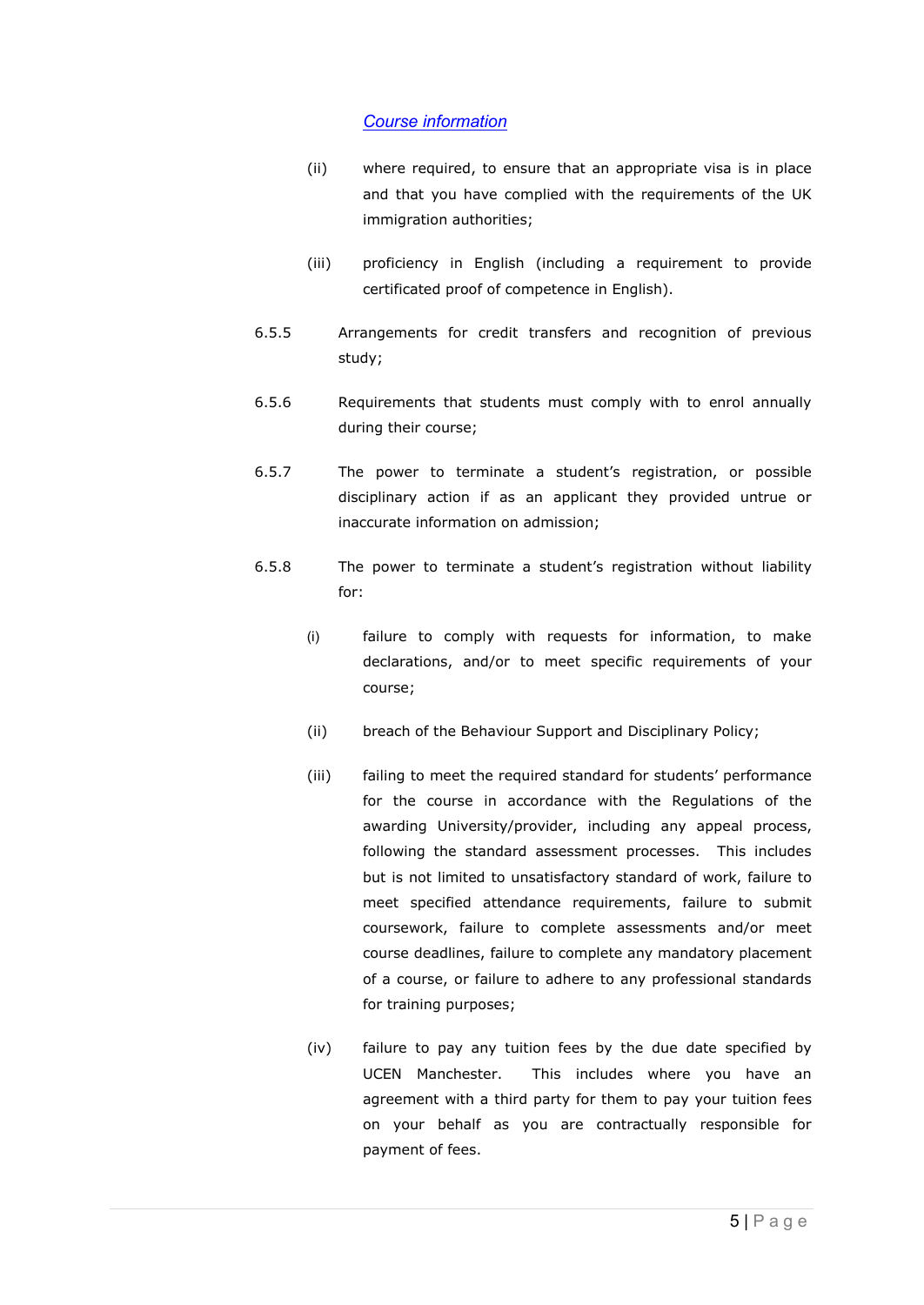6.5.9 The awarding University provides Academic Appeal Regulations which set out the limited grounds on which decisions of assessment boards or examiners may be challenged, and the possibility of further pursuing a complaint to the Office of the Independent Adjudicator for Higher Education.

If you are dissatisfied with the final decision on your appeal you may be able to take your case to the Office of the Independent Adjudicator, provided that it is eligible under its rules. You should check out the OIA rules and timescales for contacting the OIA on their website at http://www.oiahe.org.uk/.

- 6.6 The Regulations and policies listed in clause 6.1 include:
	- 6.6.1 Attendance, absence reporting and requirements about keeping in contact with UCEN Manchester.

## **[Attendance and Punctuality Policy](https://www.ucenmanchester.ac.uk/about/policies/general)**

6.6.2 Requirements for paying tuition fees, dates for payment of fees and what happens if fees are not paid, **which may result in a student not graduating or not being entered for examinations or assessments or not being allowed to reenrol, or being withdrawn.**

# **[Tuition Fee Policy](https://www.ucenmanchester.ac.uk/about/policies/he)**

6.6.3 Powers to suspend or exclude students, for example for a breach of UCEN Manchester's misconduct or health and safety regulations.

# **[Student Disciplinary Policy](https://www.ucenmanchester.ac.uk/about/policies/general)**

#### **[Code of Practice on Freedom of Speech and Expression](https://www.ucenmanchester.ac.uk/about/policies/general)**

6.6.4 Requirements on students following any course which requires a Disclosure and Barring Service check as a condition of enrolment to also provide written notification of any subsequent criminal convictions during their time as a student.

# **[Disclosure and Barring Service \(DBS\) Checks for Learners](https://www.ucenmanchester.ac.uk/about/policies/general)  [Policy and Procedure](https://www.ucenmanchester.ac.uk/about/policies/general)**

6.6.5 The Academic Regulations of the awarding University/partner and UCEN Manchester policies and regulations **permit a student's**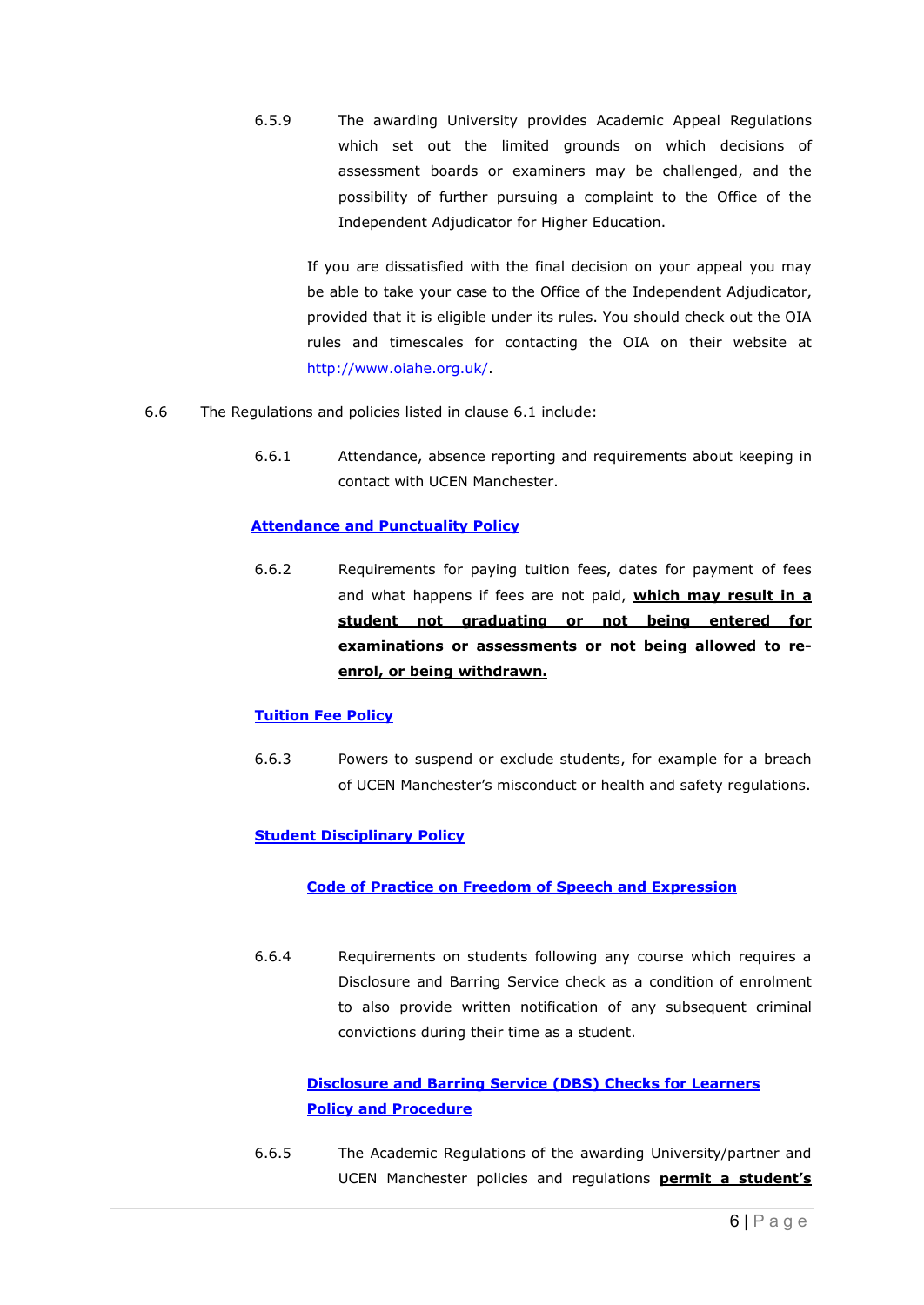**registration to be suspended or even terminated where the grounds specified in the regulations are met. The grounds include those listed in clause 6.5.8.** The regulations also set out provisions for appealing and complaining to the Office of the Independent Adjudicator as outlined in clause 6.5.9.

[Link to degree course policies of awarding Universities/partners](https://ucenmcr.tmc.ac.uk/about/degree-course-policies)

- 6.6.6 The [Complaints Policy](https://www.ucenmanchester.ac.uk/about/policies/general) explains the procedures which students should use if they have a complaint, which includes applicable time limits for lodging and responding to complaints, and which also explains where students can obtain assistance or advice in relation to complaints (or potential complaints). The policy also sets out provisions for appealing and referral of complaints to the Office of the Independent Adjudicator, which is an independent scheme for the review of student complaints.
- 6.7 Student Information and Communication Technology Acceptable Use Policy which applies to anyone using UCEN Manchester's library, IT services or facilities. **Breach of these regulations may be a disciplinary matter** under UCEN Manchester's [Student Risk and Disciplinary Policy.](https://www.ucenmanchester.ac.uk/about/policies/general)
- 6.8 The **Academic Regulations** from the validating University/partner and the **Tuition Fee Policy** referred to in these terms and conditions are updated annually**.** The updated version supersedes the previous version and applies to all students irrespective of their year of first registration.

# 7 **Updates and changes to UCEN Manchester's regulations, policies and procedures**

7.1 During your Contract with UCEN Manchester, UCEN Manchester may update and replace its regulations, policies and procedures from time to time in order to ensure that it operates efficiently for students and meets relevant legal and regulatory obligations. Important changes to the regulations, policies and procedures will be notified to students by UCEN Manchester's website, which you should check regularly.

# 8 **Intellectual Property**

8.1 The Intellectual Property created in all ideas, materials or work produced by you and submitted as part of the requirements of your course will belong to its originators, unless specifically agreed to the contrary. Assignment of these rights to UCEN Manchester or a third party (including but not limited to programme sponsors) may be a requirement of certain programmes or projects but where this is the case it will be made clear to you and covered by separate written agreements or policies in force at the relevant time.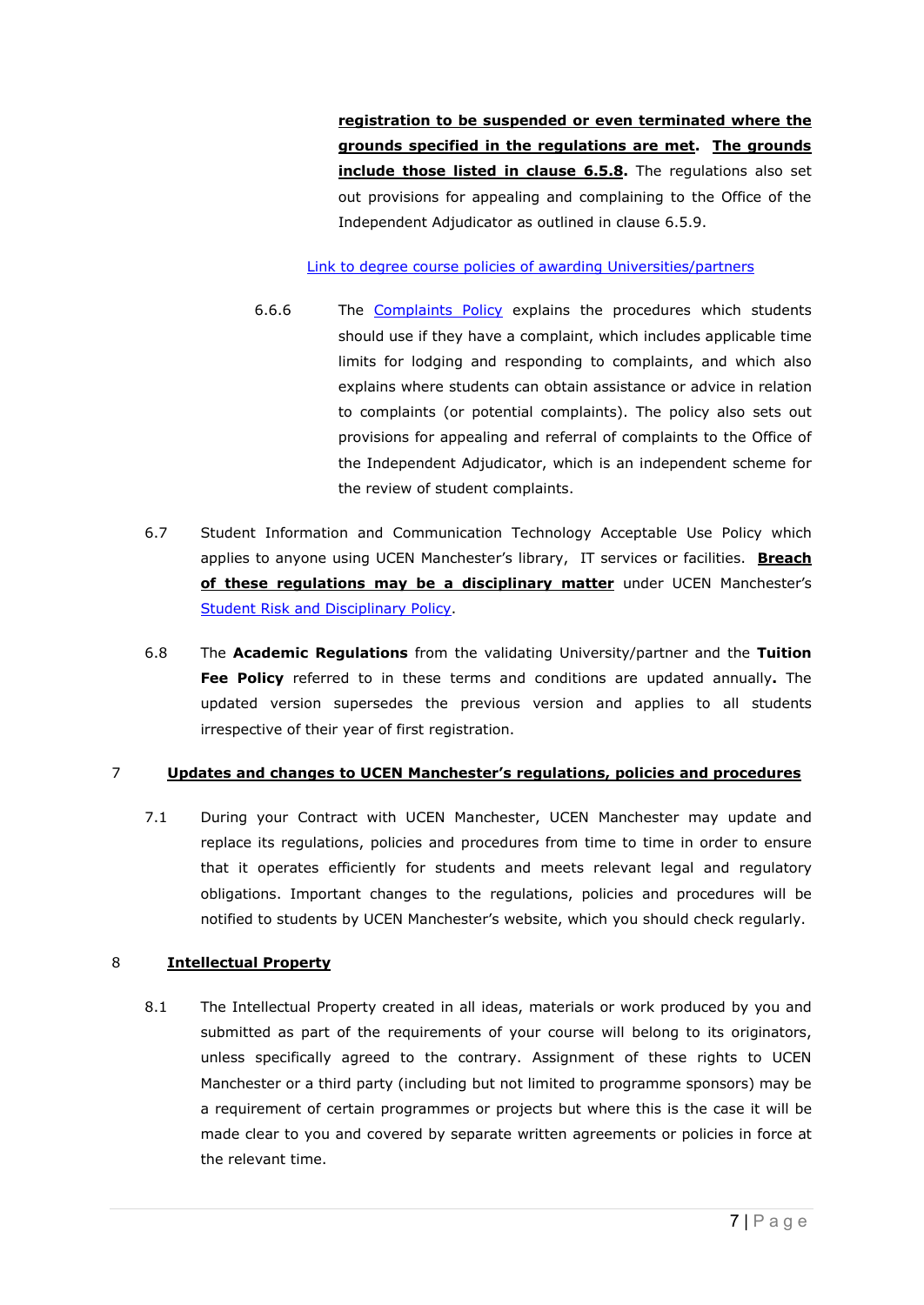- 8.2 UCEN Manchester own or have a licence to use the Intellectual Property in all course materials produced by UCEN Manchester, or on its behalf, and such materials shall only be used for your own personal study purposes.
- 8.3 You hereby grant to us without cost and in perpetuity a worldwide, non-exclusive, royalty-free licence for the use of any Intellectual Property generated by you in connection with your course.
- 8.4 In some instances, where working with employers, you may be asked to sign a confidentiality agreement which you will be bound by.

# 9 **Enrolment**

9.1 It is a requirement when you enrol for each year of study that you comply with UCEN Manchester's enrolment procedures, which are explained on our website. These include requirements to supply specified identity documents, and also to confirm your agreement to UCEN Manchester's learner agreement**.**

#### 10 **Tuition fees and tuition fee increases**

#### **10.1 Non-payment or late payment of tuition fees**

- 10.1.1 *If your tuition fees are not paid when they are due, this can result in you not graduating or not being entered for examinations or assessments or not being allowed to reenrol, or being withdrawn from UCEN Manchester.* Where fees are paid by someone else, you are responsible for ensuring that you have provided that other person with the information needed for them to pay the fees. The full provisions explaining this are set out in the Tuition Fee Policy.
- 10.1.2 Please also note that the Tuition Fee Policy also provides that where court action has been taken to recover the debt, interest may be charged on unpaid fees, and that debt collection fees may be recovered from you, and also that an administration fee may be charged in respect of dishonoured cheques.

#### **10.2 Amount of tuition fees**

10.2.1 The amount of your tuition fees may vary depending on whether you are a "Home/EU student" or an "Overseas" student. Information is available here on [Fees and Finance .](https://ucenmcr.tmc.ac.uk/study/fees-and-finance)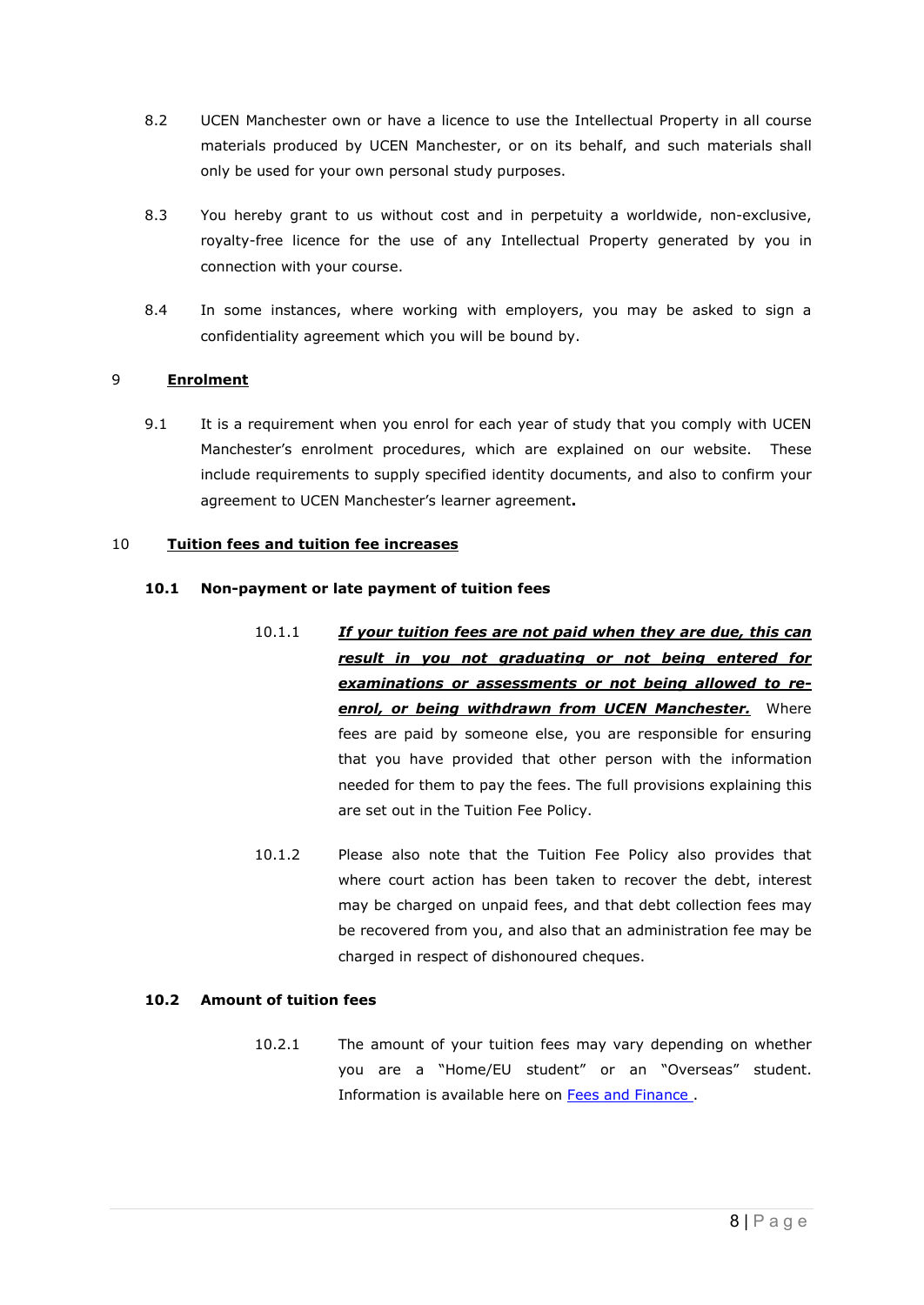#### **10.3 Payment Arrangements**

- 10.3.1 Students who are being funded by Student Finance England (SFE) tuition loans, are expected to produce their SFE Funding Advice to us at the point of enrolment.
- 10.3.2 If the SFE Funding Advice has not been received by us the time the student enrols the student will be required to complete a direct debit mandate at enrolment in accordance with the Tuition Fee Policy.
- 10.3.3 Where students elect to pay their own tuition fees directly to UCEN Manchester and do not apply to SFE the payment terms are different. In this instance a student will be required to pay the full annual tuition fee at enrolment by cash, debit/credit card or cheque. Payment by instalments is also available in accordance with the Tuition Fee Policy.
- 10.3.4 All final payments must be made before the last day of the course or the end of May for academic year courses.

#### 11 **Tuition fee increases**

- 11.1 Once a student commences at UCEN Manchester, UCEN Manchester hopes to be able to keep the same tuition fee for that student in subsequent academic years. However, some courses last several years and it is therefore possible that changes in government policy or regulation, or increased costs of delivering your course may mean that tuition fee increases in future years are applied on the basis set out below.
- 11.2 In such cases, UCEN Manchester reserves the right to increase fees annually, subject to the cap on increases provided for at clause 11.3 below. This may mean that any tuition fee increases apply to international/non-EU students, but not to home/EU students, where those fees are subject to a cap imposed by regulatory requirements. Where such increases are necessary, UCEN Manchester will give affected students not less than **3** months**'** notice before the start of the academic year to which the fee increase is intended to apply.
- 11.3 In any event, an annual increase in tuition fees will not exceed the cap mentioned below. This means that students entering the second, or later years of study may be charged fees which increase in each year of study, but whenever an increase occurs, it shall not exceed whichever is the **lower** of:
	- 11.3.1 a 5% increase on the previous academic year's tuition fee for the course in question; or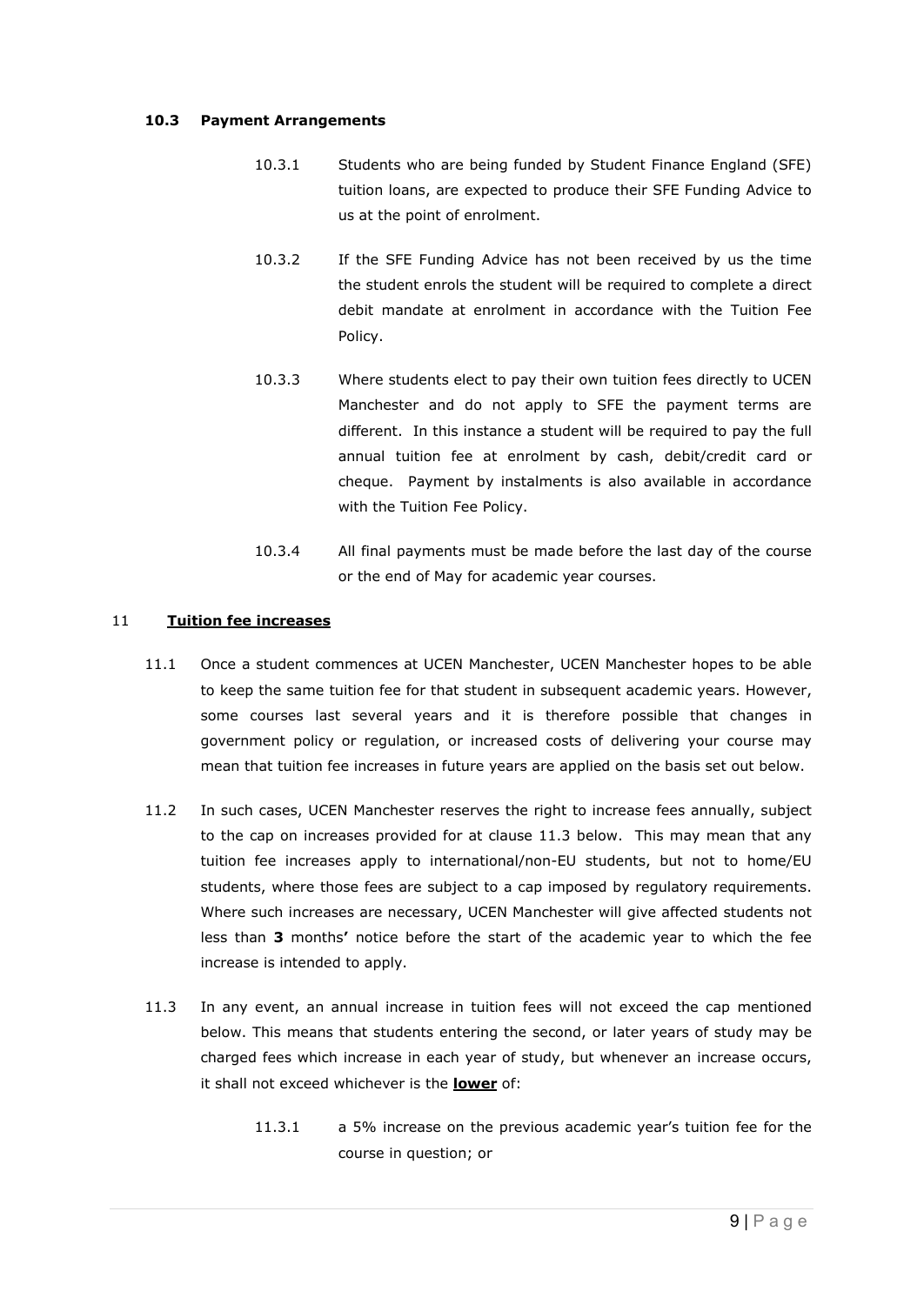- 11.3.2 any restriction on such increases imposed by legislation or regulatory requirements; or
- 11.3.3 the percentage increase in the Retail Prices Index as published by the Office for National Statistics (or anybody which takes over this function from the ONS) over the period of 12 months prior to the date when the decision to increase the fees is taken.

#### 12 **Other costs**

12.1 You are responsible for your own living expenses, travel and accommodation costs. If the course you are studying requires other costs to be incurred as part of the course (for example if there is a compulsory field trip), then this will have been notified to you in the course information and reinforced in the handbook once enrolled on the course.

#### 13 **When can we make changes to courses or close courses?**

- 13.1 UCEN Manchester will only make changes to courses, or close courses during a student's studies in the limited circumstances set out below. Examples of "changes" include changes to the content or structure of courses, or to the location or method of teaching or types of assessment, or to the type of award. The circumstances where changes may be made or required are:
	- 13.1.1 Where changes are in students' overall interests, for example because of developments in teaching practice or technology, new assessment methods, or where a campus redevelopment or restructuring of UCEN Manchester, its Faculties or Departments means that teaching locations change to a different site; or
	- 13.1.2 Where a key member of staff is no longer available (e.g. through illness or resignation) and suitable alternative teaching or supervision arrangements cannot be provided. This might be relevant where the member of staff concerned has an unusual specialism which cannot be adequately covered by other members of UCEN Manchester's staff, or by other resources (e.g. temporary staff) that UCEN Manchester would normally engage in such circumstances.
	- 13.1.3 Where a teaching location becomes unavailable for reasons outside UCEN Manchester's control, for example because of flooding or terrorism.
	- 13.1.4 Where regulatory or government requirements mean that changes have to be made to better ensure compliance. Examples of such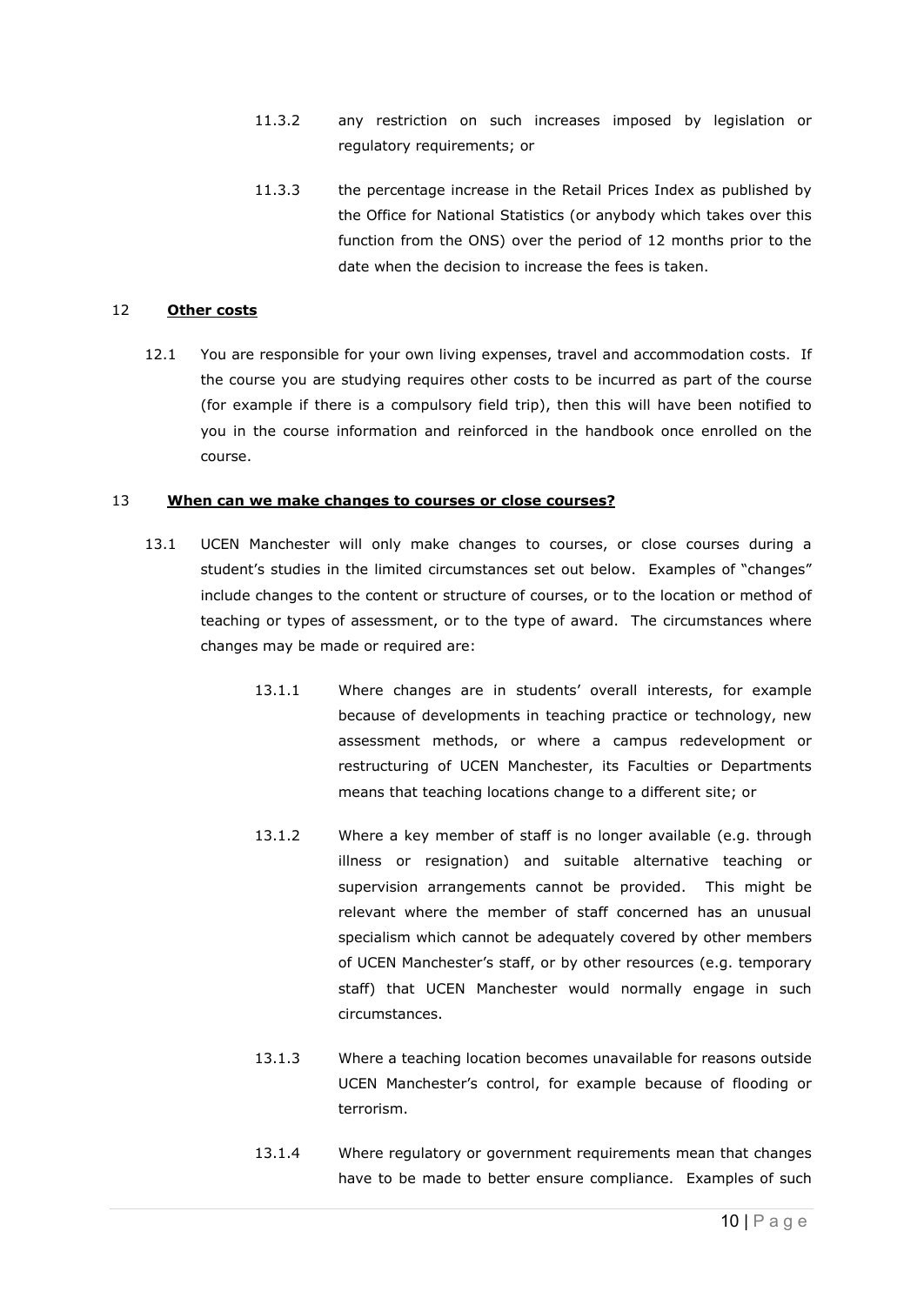changes might be changes to how UCEN Manchester is required to operate because of changes to a professional body's requirements (e.g. for medical students where the General Medical Council issues new guidance), or changes to immigration rules or other laws/regulations.

- 13.2 Where changes or course closures are proposed or have to be made for the reasons outlined at clause 13.1 above, UCEN Manchester will take all reasonable steps to minimise disruption to students. This will include:
	- 13.2.1 Informing students of the changes in advance and giving them appropriate opportunity to comment on the proposals.
	- 13.2.2 In the case of substantial changes for example closing a course, or where teaching moves to another site which is likely to involve significantly different travel costs consulting with students to seek their views on the changes/proposals and any potential alternatives or steps to minimise the impact on students.
- 13.3 It would be exceptional for a course at UCEN Manchester to be closed. If it is ever necessary to close a course to new entrants, UCEN Manchester's preferred approach would be to continue to teach the current students on that course until they have completed their studies. If exceptionally this is not possible, as part of the approach referred to at clause 13.2 above, UCEN Manchester will explore other options with the affected students, for example by considering whether:
	- 13.3.1 current students' courses can be completed at another institution; or
	- 13.3.2 current students can be offered places on alternative courses at UCEN Manchester.

#### 14 **Disclosure and Barring Service checks**

- 14.1 UCEN Manchester is very mindful of any duties it may have under the Safeguarding Vulnerable Groups Act 2006 (as amended) ("SVGA"). These duties may apply (for example) in the case of:
	- 14.1.1 Students who are aged under 18; or
	- 14.1.2 Students who are "vulnerable adults"; or
	- 14.1.3 Students, for example medical or teaching students on work placements, who may come into contact with vulnerable adults or children during the course of their studies.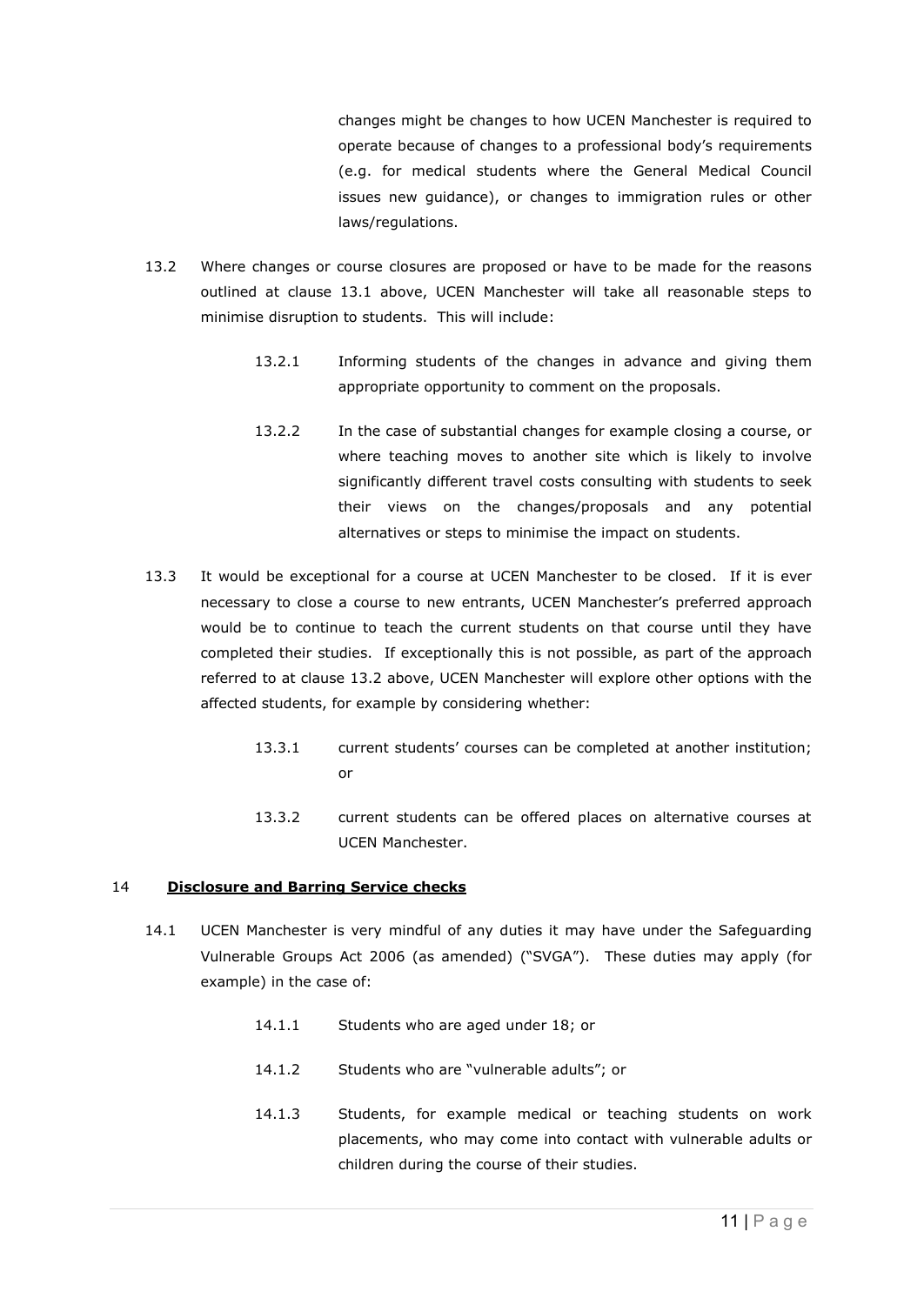- 14.2 UCEN Manchester expects all its staff, students and contractors to be alert to any concerns about the welfare of children or vulnerable adults (for example, hospital patients) and to report any such concerns they may have, however apparently trivial, as soon as possible to the relevant safeguarding officer (who may be the safeguarding officer at a school or hospital, in the case of a placement).
- 14.3 The SVGA may require UCEN Manchester to:
	- 14.3.1 Check whether certain individuals are barred from undertaking activities regulated by the SVGA, and/or to undertake criminal record checks; and
	- 14.3.2 Supply certain information about individuals to the Disclosure and Barring Service, for example, where UCEN Manchester considers someone to pose a risk of harm to children or vulnerable adults.
- 14.4 UCEN Manchester's [Safeguarding Scheme](https://www.ucenmanchester.ac.uk/about/safeguarding) and Criminal and Pending Convictions Policy [and Procedure](https://www.ucenmanchester.ac.uk/about/policies/general) explain in more detail how such matters should be approached.

## 15 **Criminal offences whilst you are enrolled at UCEN Manchester**

Students must disclose to UCEN Manchester if they are convicted of "relevant criminal offences" at any time whilst they remain a student at UCEN Manchester. Details of what amounts to a "relevant criminal offence" differs for students involved on teaching, health and clinical programmes (for example, medicine, pharmacy and nursing). Further details of UCEN Manchester's policy on such disclosure is set out in [Criminal and Pending Convictions Policy and Procedure.](https://www.ucenmanchester.ac.uk/about/policies/general)

# 16 **Offers which are conditional on criminal records, ATAS or occupational health checks**

- 16.1 UCEN Manchester may **withdraw an offer, refuse to admit you or may withdraw you from your course**, for any failure to comply with the terms of any requirements that your offer or studies require including:
	- 16.1.1 Satisfactory criminal record/disclosure and barring service checks;
	- 16.1.2 An Academic Technology Approval Scheme certificate (including compliance with its terms);
	- 16.1.3 Satisfactory occupational health checks (but subject to UCEN Manchester's obligations under the Equality Act 2010 in respect of students with disabilities).
- 16.2 If you believe a decision by UCEN Manchester in respect of such matters is incorrect, you may invoke the Complaints Policy.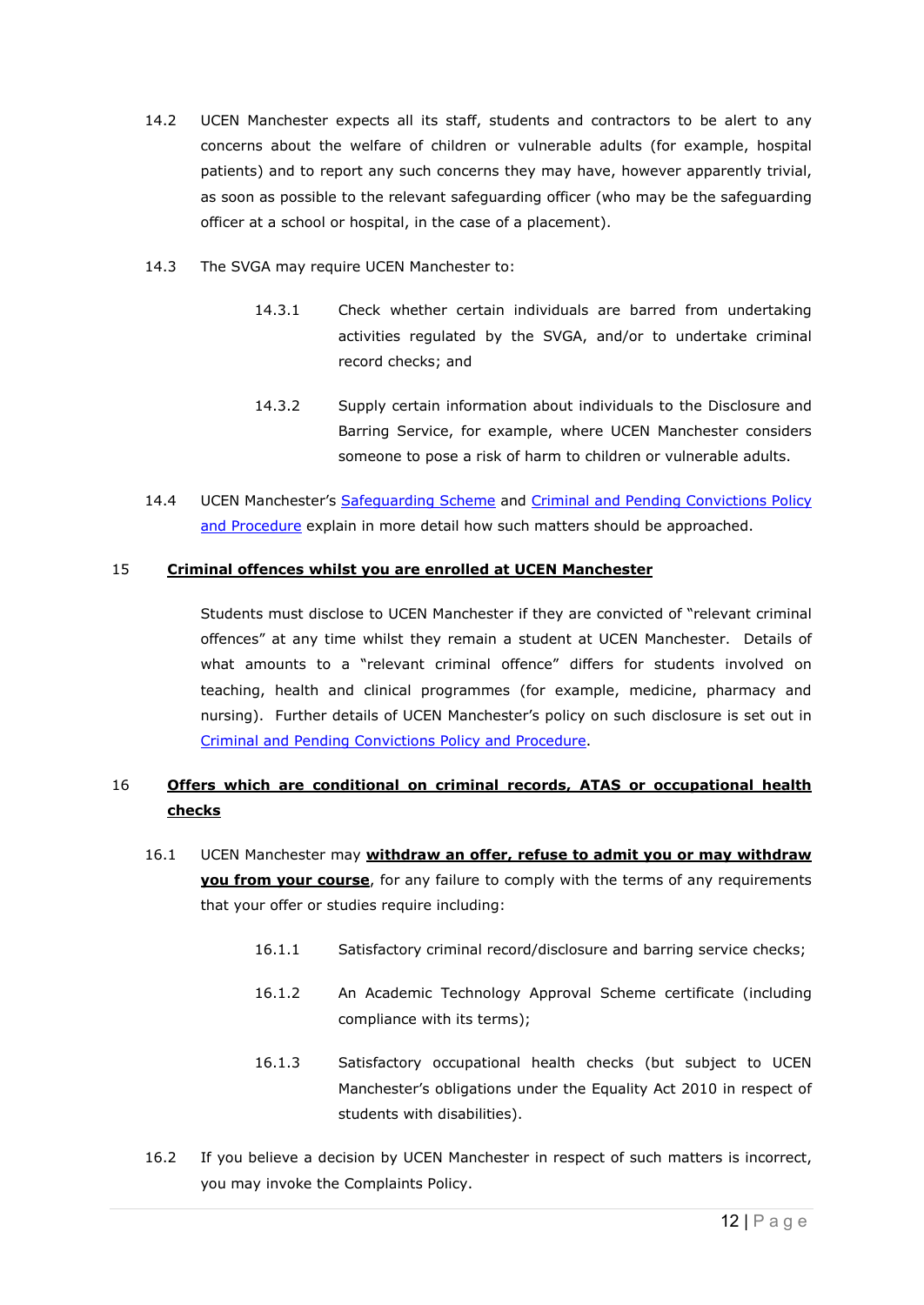#### 17 **Visas: you must comply with any visa requirements**

17.1 If you require a visa to study in the UK, it is your responsibility to ensure that you have the correct visa throughout your course. You must comply with any conditions that apply to your visa, including as to attendance, and our requirements for monitoring attendance. If you fail to comply with any conditions, UCEN Manchester may be obliged to report this to the UK immigration authorities in order to comply with UCEN Manchester's own duties under immigration law. If you lack the required permissions to study in the UK, or if you do not comply with the conditions attached to any permission then UCEN Manchester may refuse to admit or enrol you and may withdraw you from your course. If you believe such a decision is incorrect, you may invoke the Higher Education Admissions Appeals and Complaints Policy and/or Complaints Policy.

#### 18 **Your cancellation rights**

- 18.1 The Contract between you and UCEN Manchester is formed when you accept your offer of a place, although in order to commence your programme of study you may need to satisfy certain conditions or admissions requirements, as notified to you during the admissions process.
- 18.2 You have the right to cancel your contract with UCEN Manchester for any reason (including if you change your mind) during a fourteen (14) day cancellation period (the "Cancellation Period"), which will start on the day you accept an offer from UCEN Manchester.
- 18.3 To cancel your Contract, you must clearly inform us of your decision to cancel before the Cancellation Period has expired. You may do this by informing UCEN Manchester in writing by sending a letter to Higher Education Admissions, UCEN Manchester, Ashton Old Road, Openshaw, Manchester, M11 2WH or an email to HEAdmissions@ucenmcr.tmc.ac.uk. You may use a [model cancellation form](https://ucenmcr.tmc.ac.uk/sites/default/files/policies/Model%20Cancellation%20Form%20-%20%20-FINAL%20REBRANDED.pdf) to notify us of your decision to cancel by letter or email, but you do not have to.
- 18.4 To meet the cancellation deadline, it is sufficient for you to send your communication concerning your exercise of the right to cancel before the Cancellation Period has expired. We do not have to have received it before the expiry of the Cancellation Period.
- 18.5 If you cancel your contract within the Cancellation Period, we will reimburse any tuition fee payment received from you as soon as we can, and no later than 14 days after the day upon which you informed us of your decision to cancel your enrolment.
- 18.6 As well as your statutory right to cancel, we provide you with a right to withdraw from your course within 14 days after you enrol, however, depending on when you withdraw, you may be liable for a proportion of the fees. Where UCEN Manchester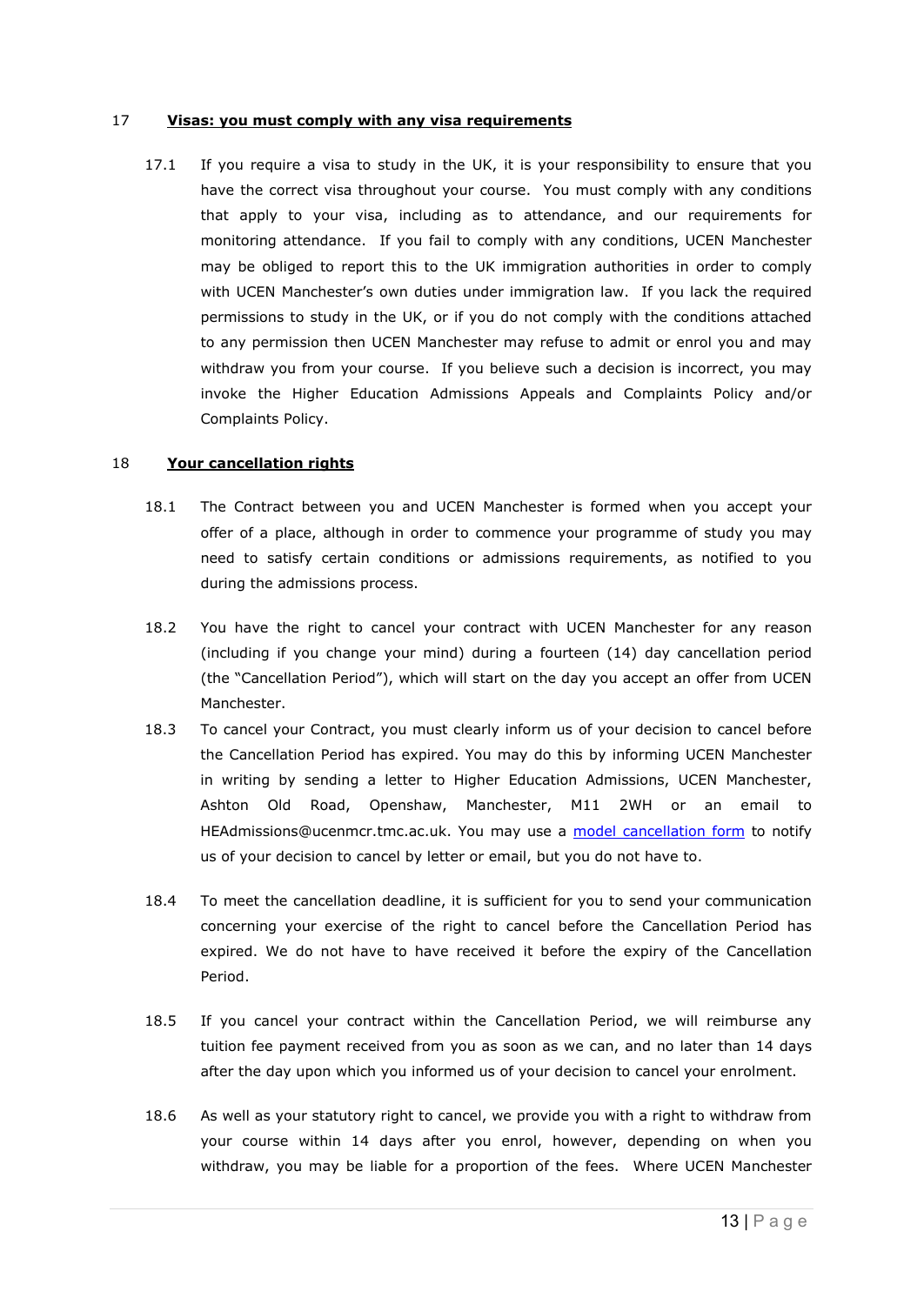exercises its discretion not to charge you a proportion of the fee, UCEN Manchester reserves the right to charge an administration fee for withdrawal during this period.

#### 19 **Limitation of our liability to you and others**

- 19.1 Nothing in these terms and conditions will limit or exclude UCEN Manchester's liability for death or personal injury arising from our own negligence, fraud or fraudulent misrepresentation.
- 19.2 Otherwise, our liability to you with respect to the provision of your course, the cancellation, postponement, or amendment or the course, any negligence, any breach of these terms and conditions, or arising in any other way out of the subject matter of these terms and conditions, is limited to the total amount of tuition fees paid by you in respect of the Course.
- 19.3 For the purposes of clauses 19.1-19.2 "UCEN Manchester" also includes UCEN Manchester's officers, employees and agents, and those clauses may be enforced by such officers, employees and agents. Otherwise, neither party intends that any of these terms will be enforceable by any third party.

## 20 **No liability for acts outside our control**

20.1 We shall not be liable to you for any circumstance arising from matters outside our reasonable control. This includes but is not limited to: strikes, other industrial action, staff illness, severe weather, fire, civil commotion, riot, invasion, terrorist attack or threat of terrorist attack, war (whether declared or not), natural disaster, restrictions imposed by government or public authorities, epidemic or pandemic disease, or failure of public utilities or transport systems.

#### 21 **How we use your personal data, and students' obligations**

- 21.1 UCEN Manchester's [Privacy Notice](https://www.ucenmanchester.ac.uk/about/policies/general) explains what data we might hold about you, how we use it, who we might share it with and the reasons for doing that.
- 21.2 Students who are involved in dealing with other peoples' personal data (for example in some research projects, or in the course of a work placement at a hospital) must ensure that they abide by the requirements of data protection law (which contains requirements about security of personal data, and how such data is used and shared). They should refer to the [Research Ethics Policy and Procedure](https://www.ucenmanchester.ac.uk/sites/default/files/policies/UCEN%20Manchester%20Research%20Ethics%20Policy%20and%20Procedures_May%202021.pdf) and seek guidance from their tutor or supervisor where appropriate.

#### 22 **Governing law and jurisdiction**